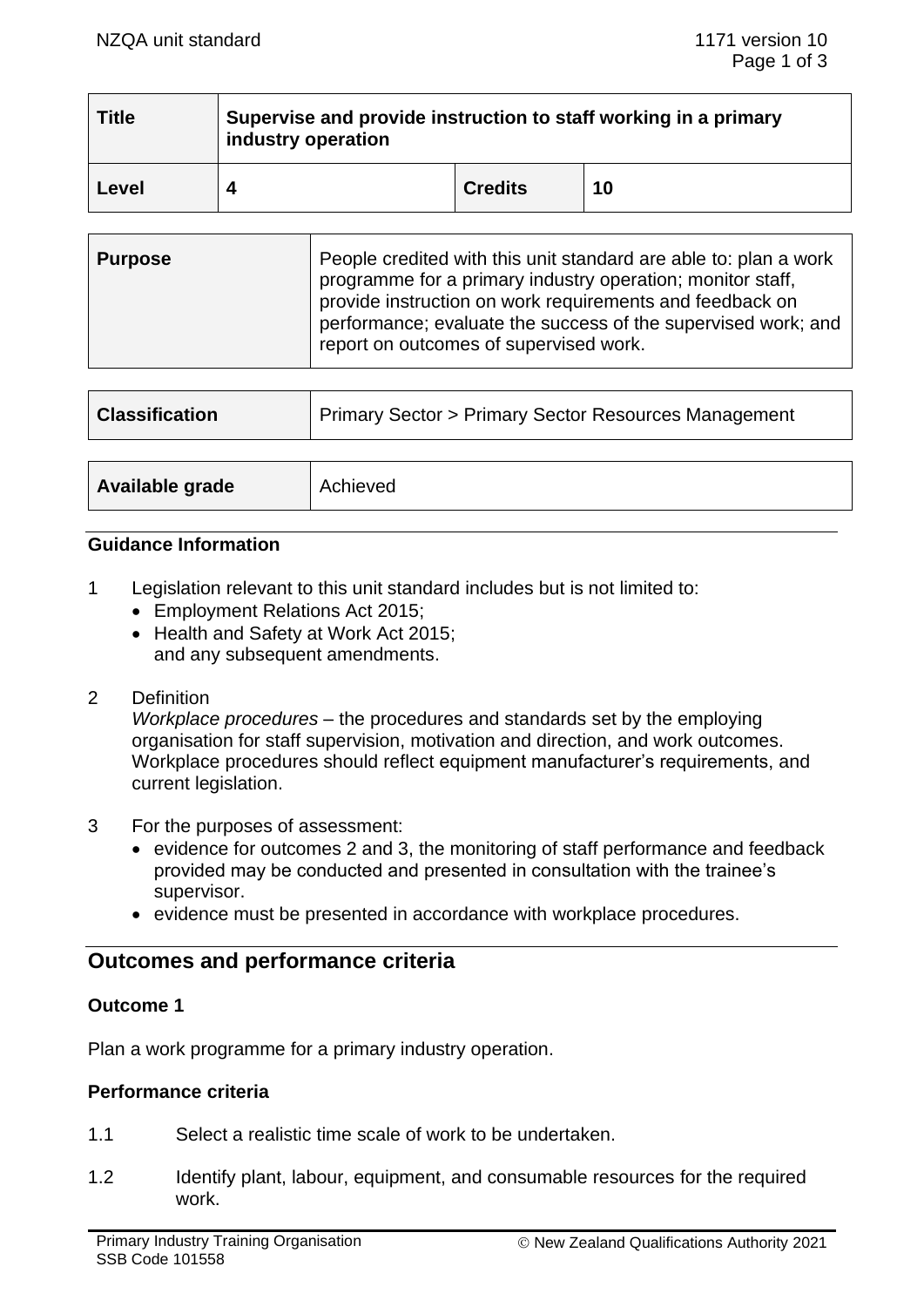1.3 Communicate work requirements and expectations to staff members.

# **Outcome 2**

Monitor staff, provide instruction on work requirements and feedback on performance.

## **Performance criteria**

- 2.1 Organise workflow to achieve minimal waste and delay.
- 2.2 Monitor staff performance and provide instruction and motivation.

Range includes but is not limited to  $-$  quality of work, timeliness.

- 2.3 Provide feedback to staff on performance and achievement in terms of achieving work outcomes.
	- Range constructive suggestions, encouragement for improving future.

### **Outcome 3**

Evaluate the success of the supervised work.

### **Performance criteria**

- 3.1 Evaluate success of supervised work in terms of meeting employer expectations for work outcomes.
	- Range employer expectations may include but are not limited to  $$ leadership, communication, staff morale, settling minor disputes, identification of areas for improvement, completion time.

## **Outcome 4**

Report on outcomes of supervised work.

## **Performance criteria**

- 4.1 Complete a written report to address the extent to which work outcomes have been achieved and make recommendations regarding changes to processes and inputs.
- 4.2 Present the report verbally consistent with the subject and employer needs.

| Planned review date | 31 December 2025 |
|---------------------|------------------|
|                     |                  |